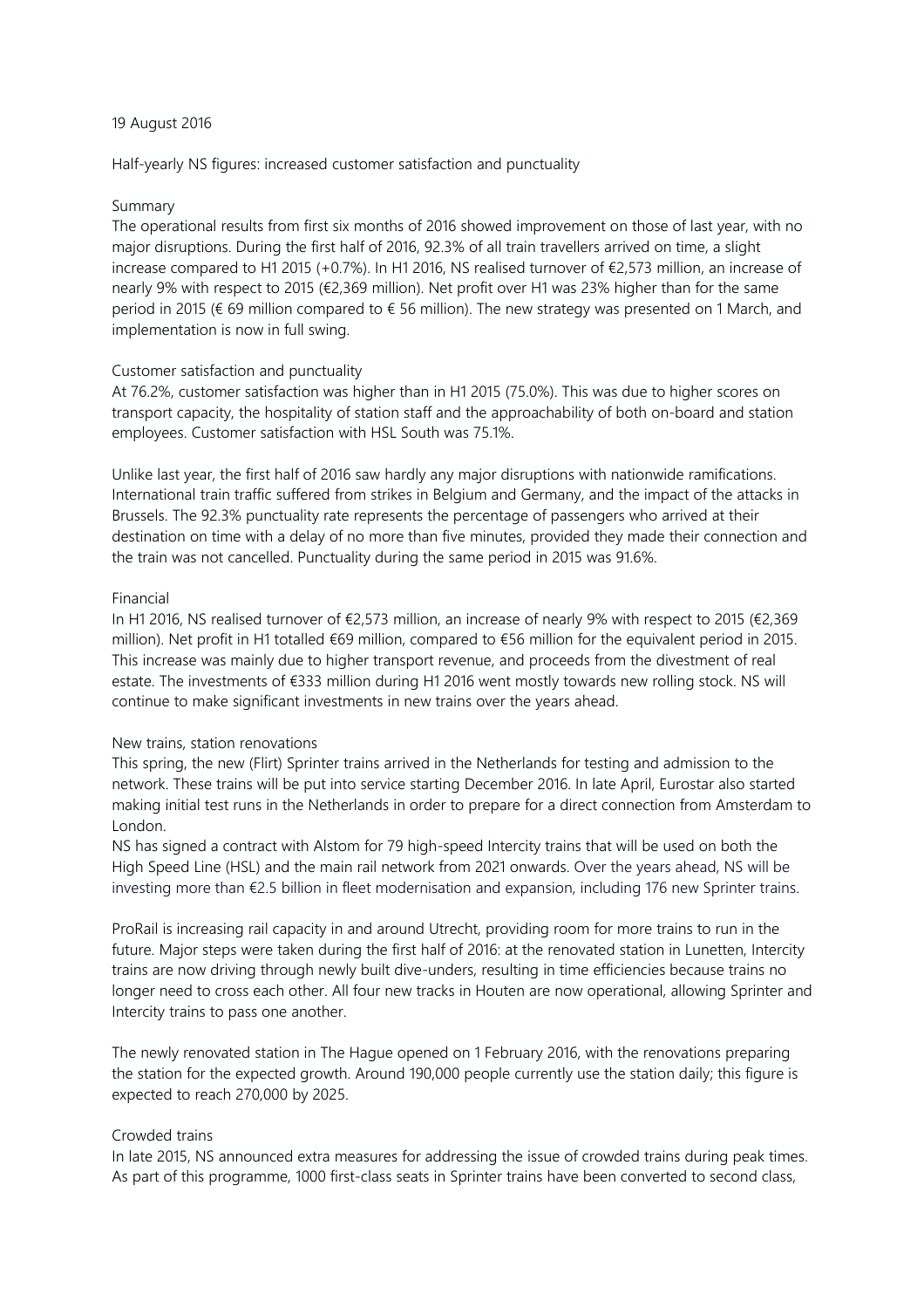and eleven existing double-decker trains have been modernised and added to the train fleet to be used for the new timetable starting in the autumn. NS has implemented a 'pitstop' system to ensure the fast repair of minor train defects. The system means that trains spend less time being repaired, creating an additional 4500 seats. NS has applied for temporary peak-time buses on a number of busy lines from Brabant to Utrecht Central after the summer.

#### Recruitment of extra staff

This spring, NS began recruiting two hundred additional employees: 140 extra senior conductors, and 60 Security & Service staff. This will make it possible to put two conductors on all trains after 10 p.m. on Thursdays, Fridays and Saturdays. These recruitment activities are one of the measures being implemented by NS to increase the safety and sense of security for both travellers and staff. Recruitment is expected to be complete and the new staff trained and ready for work during the course of 2017.

### Check-out reminder

NS has launched a new service – NS Extra – that includes a reminder for travellers who have forgotten to check out. NS Extra members will receive an automatic e-mail within a few days, after which their credit will be returned to them via a card machine. During the first month, 3,000 reminders were sent and 180,000 passengers signed up for the service.

#### 1,000 new OV-bikes

In April, NS distributed 1,000 new OV-bikes across stations in the Netherlands, as trip numbers have increased from 600,000 in 2009 to nearly 1.9 million in 2015. Around 2,000 more new bikes will follow after this delivery.

### Abellio: new concessions in Germany and the United Kingdom

In early August, the British Department for Transport selected Abellio as its preferred transport company for East Anglia. Abellio has been operating this large concession under the Greater Anglia name since 2012, and may continue to do so until 2025. East Anglia is one of the most successful and fastestgrowing regions in Great Britain.

Earlier this year, NS subsidiary Abellio Germany was officially awarded the *Stuttgarter Netz* train concession, where Abellio will provide the train services starting in June 2019. In July it was announced that, starting in late 2019, Abellio will be running a large proportion of the regional S-bahn train services in the Rhine-Ruhr region. This concession will last for 15 years.

## Finalisation of Fyra and the Limburg tender

On 29 April the cabinet responded to the findings of the Fyra investigative committee. Over the recent period, NS has been working hard on implementing the lessons learned from the Fyra affair. In response to the irregularities regarding the tender procedure in Limburg, the Public Prosecution Department has announced that it will launch proceedings against NS; a procedure is currently running with the Consumer & Market Authority regarding possible abuse of power by NS; and Veolia has made NS liable for alleged damages suffered as a result of the Limburg tender.

#### Sustainability

Starting in 2017 – a year earlier than planned – all NS trains will operate on green energy. NS wishes to use water and energy responsibly, and treat waste in an environmentally friendly manner. NS currently purchases 75% green energy. In December, NS also launched the 'Waste separation and recycling' pilot programme at Zwolle station, alerting passengers to the fact that waste is separated at the station. A special type of rubbish bin on the new Flirt trains will allow passengers to dispose of waste separately. In January 2016, the refurbished NedTrain rail workshop in The Hague was the first in Europe to receive a four-star Breeam rating, an assessment method for determining building sustainability performance.